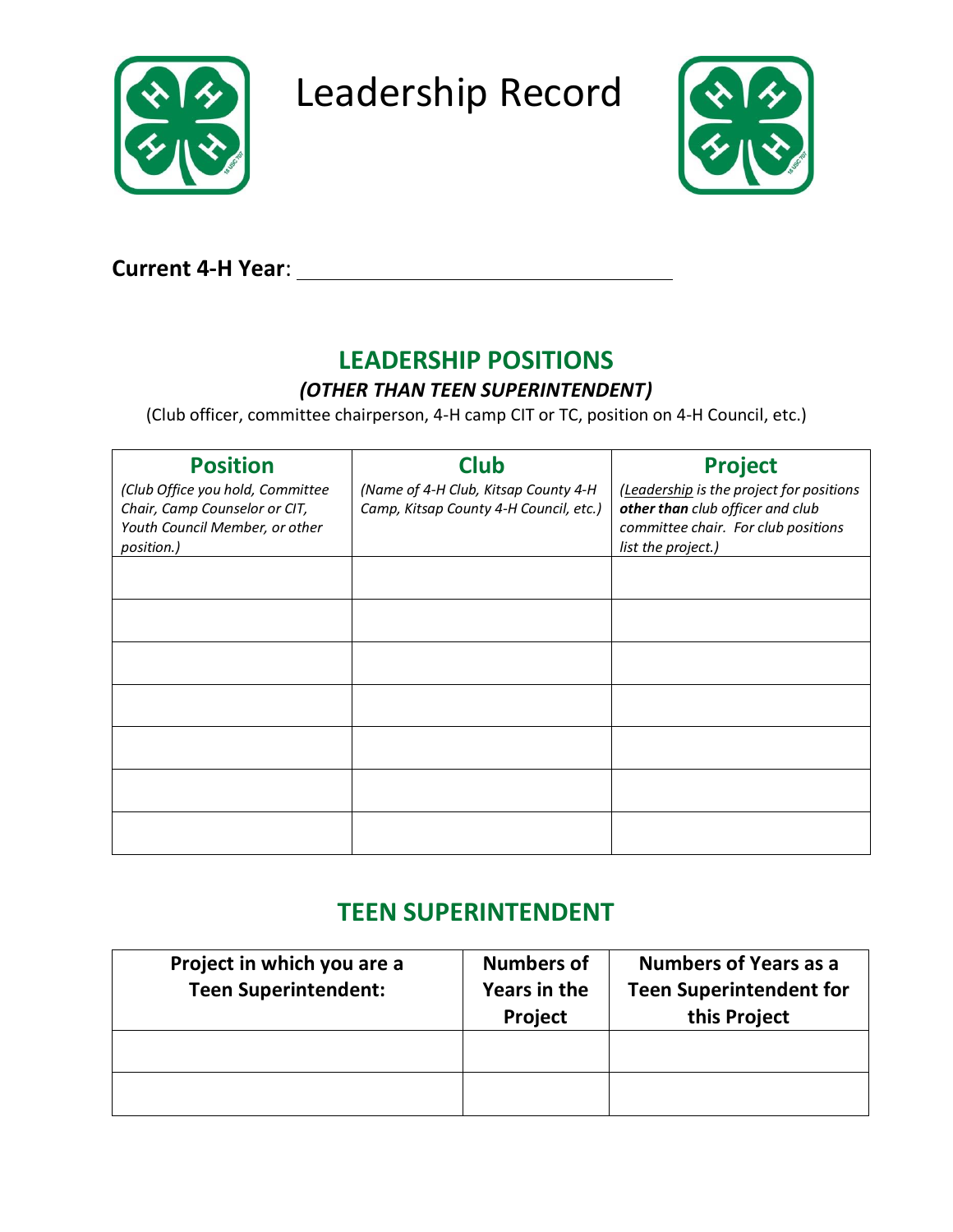### **Print a copy of this page for each position (role) you hold.**

*Example: Print this page three times if you have the following positions: (1) club secretary in one club (2) club president in another club and (3) have a role as teen superintendent.* 

\_\_\_\_\_\_\_\_\_\_\_\_\_\_\_\_\_\_\_\_\_\_\_\_\_\_\_\_\_\_\_\_\_\_\_\_\_\_\_\_\_\_\_\_\_\_\_\_\_\_\_\_\_\_\_\_\_\_

\_\_\_\_\_\_\_\_\_\_\_\_\_\_\_\_\_\_\_\_\_\_\_\_\_\_\_\_\_\_\_\_\_\_\_\_\_\_\_\_\_\_\_\_\_\_\_\_\_\_\_\_\_\_\_\_\_\_

\_\_\_\_\_\_\_\_\_\_\_\_\_\_\_\_\_\_\_\_\_\_\_\_\_\_\_\_\_\_\_\_\_\_\_\_\_\_\_\_\_\_\_\_\_\_\_\_\_\_\_\_\_\_\_\_\_\_

\_\_\_\_\_\_\_\_\_\_\_\_\_\_\_\_\_\_\_\_\_\_\_\_\_\_\_\_\_\_\_\_\_\_\_\_\_\_\_\_\_\_\_\_\_\_\_\_\_\_\_\_\_\_\_\_\_\_

\_\_\_\_\_\_\_\_\_\_\_\_\_\_\_\_\_\_\_\_\_\_\_\_\_\_\_\_\_\_\_\_\_\_\_\_\_\_\_\_\_\_\_\_\_\_\_\_\_\_\_\_\_\_\_\_\_\_

\_\_\_\_\_\_\_\_\_\_\_\_\_\_\_\_\_\_\_\_\_\_\_\_\_\_\_\_\_\_\_\_\_\_\_\_\_\_\_\_\_\_\_\_\_\_\_\_\_\_\_\_\_\_\_\_\_\_

\_\_\_\_\_\_\_\_\_\_\_\_\_\_\_\_\_\_\_\_\_\_\_\_\_\_\_\_\_\_\_\_\_\_\_\_\_\_\_\_\_\_\_\_\_\_\_\_\_\_\_\_\_\_\_\_\_\_

\_\_\_\_\_\_\_\_\_\_\_\_\_\_\_\_\_\_\_\_\_\_\_\_\_\_\_\_\_\_\_\_\_\_\_\_\_\_\_\_\_\_\_\_\_\_\_\_\_\_\_\_\_\_\_\_\_\_

\_\_\_\_\_\_\_\_\_\_\_\_\_\_\_\_\_\_\_\_\_\_\_\_\_\_\_\_\_\_\_\_\_\_\_\_\_\_\_\_\_\_\_\_\_\_\_\_\_\_\_\_\_\_\_\_\_\_

\_\_\_\_\_\_\_\_\_\_\_\_\_\_\_\_\_\_\_\_\_\_\_\_\_\_\_\_\_\_\_\_\_\_\_\_\_\_\_\_\_\_\_\_\_\_\_\_\_\_\_\_\_\_\_\_\_\_

\_\_\_\_\_\_\_\_\_\_\_\_\_\_\_\_\_\_\_\_\_\_\_\_\_\_\_\_\_\_\_\_\_\_\_\_\_\_\_\_\_\_\_\_\_\_\_\_\_\_\_\_\_\_\_\_\_\_

\_\_\_\_\_\_\_\_\_\_\_\_\_\_\_\_\_\_\_\_\_\_\_\_\_\_\_\_\_\_\_\_\_\_\_\_\_\_\_\_\_\_\_\_\_\_\_\_\_\_\_\_\_\_\_\_\_\_

Role: \_\_\_\_\_\_\_\_\_\_\_\_\_\_\_\_\_\_\_\_\_\_\_\_\_\_\_\_\_\_\_\_\_\_\_\_\_\_\_\_\_\_\_\_\_\_

Explain your responsibilities in detail.

How did you prepare?

What is a contribution you made that you are proud of?

Which skills have you gained or strengthened from this leadership role? A few examples: confidence, organization, planning, compassion, empathy, money management, public speaking, delegating and mentoring.

\_\_\_\_\_\_\_\_\_\_\_\_\_\_\_\_\_\_\_\_\_\_\_\_\_\_\_\_\_\_\_\_\_\_\_\_\_\_\_\_\_\_\_\_\_\_\_\_\_\_\_\_\_\_\_\_\_\_

\_\_\_\_\_\_\_\_\_\_\_\_\_\_\_\_\_\_\_\_\_\_\_\_\_\_\_\_\_\_\_\_\_\_\_\_\_\_\_\_\_\_\_\_\_\_\_\_\_\_\_\_\_\_\_\_\_\_

\_\_\_\_\_\_\_\_\_\_\_\_\_\_\_\_\_\_\_\_\_\_\_\_\_\_\_\_\_\_\_\_\_\_\_\_\_\_\_\_\_\_\_\_\_\_\_\_\_\_\_\_\_\_\_\_\_\_

\_\_\_\_\_\_\_\_\_\_\_\_\_\_\_\_\_\_\_\_\_\_\_\_\_\_\_\_\_\_\_\_\_\_\_\_\_\_\_\_\_\_\_\_\_\_\_\_\_\_\_\_\_\_\_\_\_\_